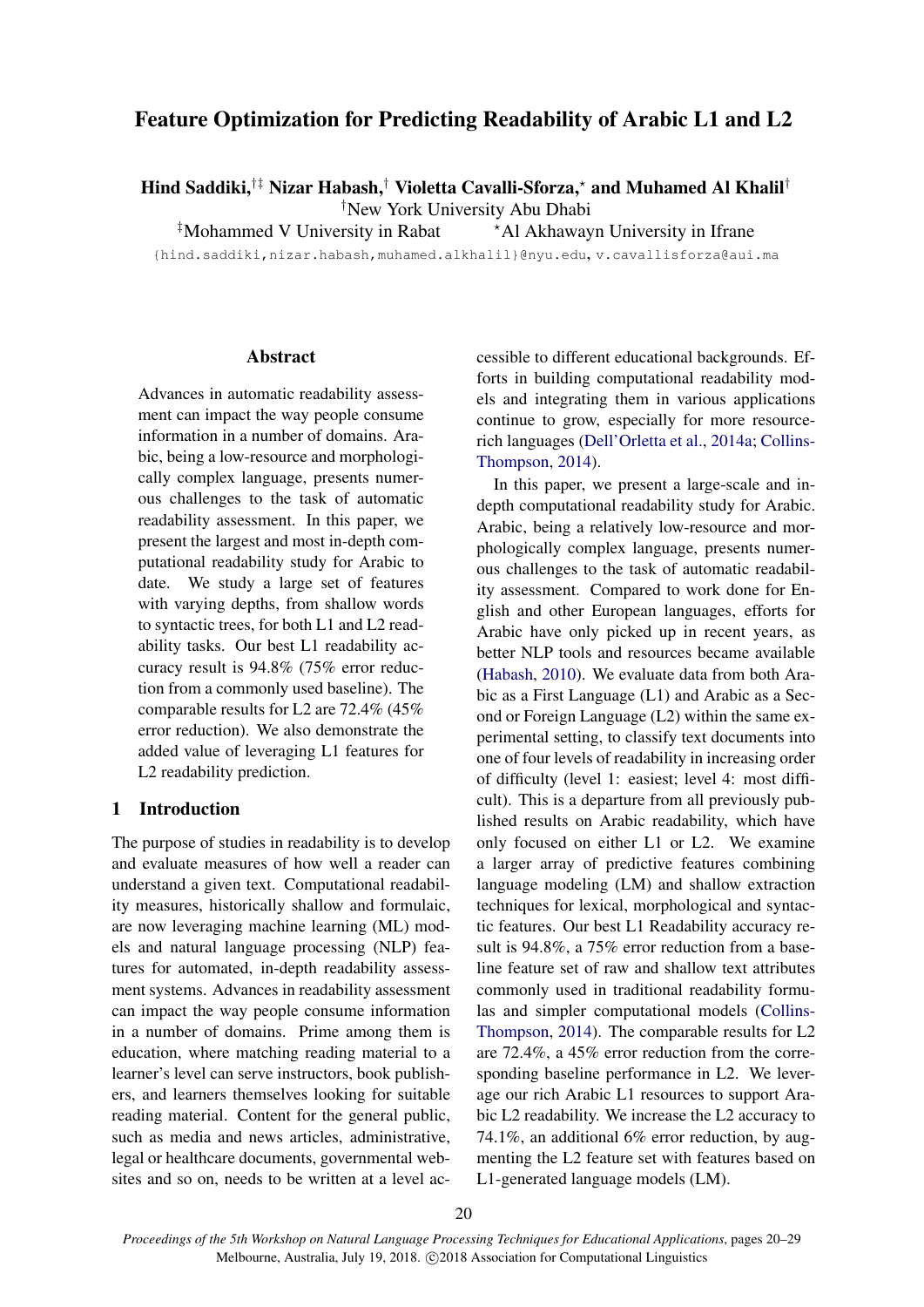|                                | Corpus                   |              |                |              | <b>Depth of Features</b> |     | LM              | <b>Results</b>     |
|--------------------------------|--------------------------|--------------|----------------|--------------|--------------------------|-----|-----------------|--------------------|
|                                | Size (tokens)            | L1           | L <sub>2</sub> | Raw          | Morph                    | Syn | <b>Features</b> | Reported           |
| Al-Khalifa and Al-Ajlan (2010) | 150 docs (57,089)        | $\checkmark$ |                | $\checkmark$ |                          |     |                 | Accuracy: 77.8%    |
| Al Tamimi et al. (2014)        | 1,196 docs (432,250)     | $\checkmark$ |                | ✓            |                          |     |                 | Accuracy: 83.2%    |
| Cavalli-Sforza et al. (2014)   | 114 docs (49,666)        |              | ✓              | √            | √                        |     |                 | Accuracy: 91.3%    |
| Forsyth $(2014)$               | 179 docs (74,776)        |              | $\checkmark$   | ✓            | $\checkmark$             |     |                 | F-Score: 71.9%     |
| Saddiki et al. (2015)          | 251 docs (88,023)        |              | $\checkmark$   |              | √                        |     |                 | F-Score: 73.4%     |
| El-Haj and Rayson (2016)       | 73,000 lines (1,8M)      | $\checkmark$ |                | ✓            | √                        |     |                 | Spearman R: .329   |
| Nassiri et al. (2017)          | 230 docs (60,000)        |              | $\checkmark$   | ✓            | √                        |     |                 | $F-Score: 90.5\%$  |
| <b>Our Work</b>                | L1: $27,688$ docs (6.9M) | $\checkmark$ | $\checkmark$   | $\checkmark$ | $\checkmark$             | ✓   | $\checkmark$    | L1 Accuracy: 94.8% |
|                                | L2: 576 docs (186,125)   |              |                |              |                          |     |                 | L2 Accuracy: 72.4% |

<span id="page-1-0"></span>Table 1: Comparative summary of recent work and our current study on computational readability for Arabic in terms of corpus size, focus on L1 or L2, use of shallow vs. deep features requiring heavier processing for extraction from the text, use of language models in generating features. Results reported are presented for reference rather than direct comparison.

# 2 Background and Related Work

Computational readability assessment presents a growing body of work leveraging NLP to extract complex textual features, and ML to build readability models from corpora, rather than relying on human expertise or intuition [\(Collins-Thompson,](#page-8-1) [2014\)](#page-8-1). Approaches vary depending on the purpose of the readability prediction model, e.g., measuring readability for text simplification [\(Aluisio](#page-8-7) [et al.,](#page-8-7) [2010;](#page-8-7) [Dell'Orletta et al.,](#page-8-0) [2014a;](#page-8-0) [Al Khalil](#page-8-8) [et al.,](#page-8-8) [2017\)](#page-8-8), selecting more cognitively-predictive features for readers with disabilities [\(Feng et al.,](#page-8-9) [2009\)](#page-8-9) or for self-directed language learning [\(Bein](#page-8-10)[born et al.,](#page-8-10) [2012\)](#page-8-10). Features used in predicting readability range from surface features extracted from raw text (e.g. average word count per line), to more complex ones requiring heavier text processing such as syntactic parsing features [\(Heil](#page-9-3)[man et al.,](#page-9-3) [2007,](#page-9-3) [2008;](#page-9-4) [Beinborn et al.,](#page-8-10) [2012;](#page-8-10) [Hancke et al.,](#page-9-5) [2012\)](#page-9-5). The use of language models is increasingly favored in the literature over simple frequency counts, ratios and averages commonly used to quantify features in traditional readability formulas [\(Collins-Thompson and Callan,](#page-8-11) [2005;](#page-8-11) [Beinborn et al.,](#page-8-10) [2012;](#page-8-10) [François and Miltsakaki,](#page-8-12) [2012\)](#page-8-12). We evaluate features extracted using both methods in this study.

There is a modest body of work on readability prediction for Arabic with marked differences in modeling approaches pursued, feature complexity, dataset size and type (L1 vs. L2), and choice of evaluation metrics. We build our feature set with predictors frequently used for Arabic readability studies in the literature, and augment it with features from work carried out on other languages.

We do organize our feature set on two dimensions: *(a)* the way features are quantified: basic statistics for frequencies and averages, or language modeling perplexity scores; *(b)* the depth of processing required to obtain said features: directly from raw text, morphological analysis, or syntactic parsing. In Table [1,](#page-1-0) using these two dimensions, we situate ours and previous work and establish a common baseline of raw base features (i.e. traditional mea-sures [\(DuBay,](#page-8-13) [2004\)](#page-8-13)) to compare to.

Use of Language Modeling Features such as frequency counts, averages and other ratios seem to dominate the literature for *Arabic readability*. These are usually referred to as traditional, shallow, basic or base features in the literature for their simplicity. In contrast, [Al-Khalifa and Al-Ajlan](#page-8-2) [\(2010\)](#page-8-2) add word bi-gram perplexity scores to their feature set, a popular readability predictor in English and other languages.

Depth of Features The set of features used in previous readability studies exhibit a range of complexity in terms of depth of processing needed to obtain them. While some studies have relied on raw text features requiring shallow computations [\(Al-Khalifa and Al-Ajlan,](#page-8-2) [2010;](#page-8-2) [Al Tamimi et al.,](#page-8-3) [2014;](#page-8-3) [El-Haj and Rayson,](#page-8-6) [2016\)](#page-8-6), most augment their feature set with lexical and morphological information by processing the text further and extracting features such as lemmas, morphemes, and part-of-speech tags [\(Cavalli-Sforza et al.,](#page-8-4) [2014;](#page-8-4) [Forsyth,](#page-8-5) [2014;](#page-8-5) [Saddiki et al.,](#page-9-1) [2015;](#page-9-1) [Nassiri et al.,](#page-9-2) [2017\)](#page-9-2). We add another level of feature complexity by extracting features from syntactic parsing, used in readability assessment for other languages but so far untried for Arabic (Table [1\)](#page-1-0).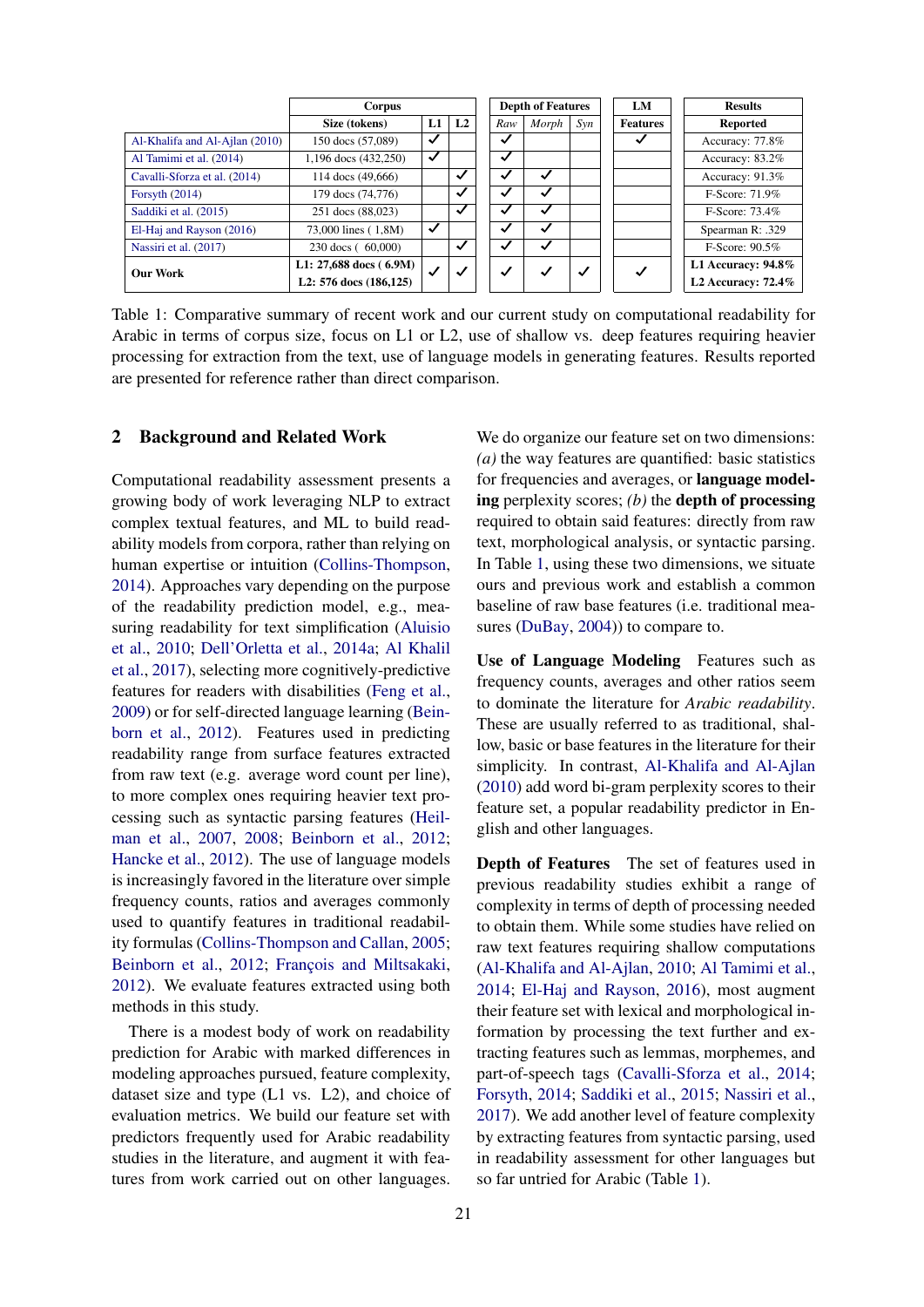#### 3 Features for Readability Prediction

Textual features associated with degree of readability range from surface attributes such as text length or average word length, to more complex ones quantifying cohesion or higher-level text pragmatics. Naturally, the shallower attributes are also the easiest and least costly to extract from a text, as opposed to the deeper and more computationally challenging features.

Notation We define the notation used in the remainder of this paper to describe features, ranges of features and classification feature sets:

- An individual feature is expressed as F[i],  $i \in$ [1, 146] is a number assigned to the feature as defined in Table [2;](#page-2-0) e.g., F[1] for number of characters per document
- A feature range is expressed as F[i-j],  $1 \leq$  $i \leq j \leq 146$  and indicates a group of features similar in nature with numbers assigned to them as defined in Table [2](#page-2-0)
- A classification feature set or subset is expressed as FEAT  $\frac{Superscript}{Subscript}$ . The superscript indicates whether the set contains features that are {Raw, Morph, Syn or all three Raw.Morph.Syn}. The subscript indicates whether the features are computed as {Base, LM, or both Base.LM} quantities.

The feature list we have compiled (Table [2\)](#page-2-0) is inspired by previous work for Arabic and other languages, and is organized by category as discussed in the previous section.

Base features FEAT Base range from shallow estimates, like word count or average sentence length, to others requiring more advanced processing, e.g. average parse tree depth for sentences in a document. LM-based features FEAT  $_{LM}$  are a range of 12 perplexity scores obtained on n-gram models (uni-, bi- and tri-grams) built per level of readability. For instance, the first 3 features in the range F[51-62] are the following: F[51] Level 1 character unigrams, F[52] Level 1 character bigrams, F[53] Level 1 character trigrams.

We also distinguish three category labels for the depth of NLP-based processing required to extract the different features:

• FEAT  $^{Raw}$  : raw text extraction with minimal processing: Several formulas making use of raw text features have been successfully

| $8$ FEAT $_{Base}^{Raw}$                            |                                         |  |  |  |
|-----------------------------------------------------|-----------------------------------------|--|--|--|
| F[1] Characters                                     | $\frac{Tokens}{Sentences}$<br>F[5]      |  |  |  |
| F[2] Tokens                                         | F[6] Al-Heeti Formula                   |  |  |  |
| F[3] Characters/Tokens                              | F[7] ARI Formula                        |  |  |  |
| F[4] Sentences                                      | F[8] AARI Formula                       |  |  |  |
| $\overline{M}$ orph <sub>*</sub><br>20 FEAT<br>Base |                                         |  |  |  |
| F[9] Morphemes                                      | $\overline{F[19]} \frac{Verbs}{Tokens}$ |  |  |  |
| F[10] Lemma Types                                   | $F[20]$ $\frac{Pronouns}{Tokens}$       |  |  |  |
| $\mathbb{F}[11]$ $\frac{Lemma Types}{Tokens}$       | F[21] Psv. Verbs                        |  |  |  |
| $F[12]$ $\frac{Morephemes}{Sentences}$              | $F[22]$ $\frac{PsvVerbs}{Tokens}$       |  |  |  |
| F[13] Open-class Tokens                             | F[23] Perf. Verbs                       |  |  |  |
| F[14] Closed-class Tokens                           | $F[24]$ $\frac{PerfVerbs}{Tokens}$      |  |  |  |
| $F[15]$ Nouns                                       | F[25] Imperf. Verbs                     |  |  |  |
| F[16] Verbs                                         | $F[26]$ $\frac{ImperfVerbs}{Tokens}$    |  |  |  |
| F[17] Pronouns                                      | F[27] Cmd Verbs                         |  |  |  |
| $F[18]$ $\frac{Nouns}{Tokens}$                      | $F[28]$ $\frac{CmdVerbs}{T}$<br>Tokens  |  |  |  |
| 10 FEAT $_{Base}^{Syn}$                             |                                         |  |  |  |
| F[29-36] CATiB dependency                           |                                         |  |  |  |
| F[37] Average parse tree breadth                    |                                         |  |  |  |
| F[38] Average parse tree depth                      |                                         |  |  |  |
| 24 FEAT $_{LM}^{Raw}$                               |                                         |  |  |  |
| F[39-50] LM perplexity of Characters                |                                         |  |  |  |
| $F[51-62]$ LM perplexity of Words $*$               |                                         |  |  |  |
| 48 FEAT $\frac{Morph}{I}$                           |                                         |  |  |  |
| F[63-74] LM perplexity of morphemes                 |                                         |  |  |  |
| F[75-86] LM perplexity of lemmas                    |                                         |  |  |  |
| F[87-98] LM perplexity of POS                       |                                         |  |  |  |
| F[99-110] LM perplexity of lemma-POS mix            |                                         |  |  |  |
| 36 Feat $\frac{Syn}{LM}$                            |                                         |  |  |  |
| F[111-122] LM perplexity of CATiB POS               |                                         |  |  |  |
| F[123-134] LM perplexity of CATiBx POS              |                                         |  |  |  |
| F[135-146] LM perplexity of CATiB dependency        |                                         |  |  |  |

<span id="page-2-0"></span>Table 2: Our feature set organized by category. All features are calculated per document, and sentence level features are averaged per document. Feature sets or features marked by an \* are inspired by previous work on Arabic readability.

> adopted and adapted in English and other languages, their appeal largely due to them being easy to understand and compute.

- FEAT  $^{Morph}$  : morphological analysis providing lexical and morpho-syntactic information: Readability is heavily influenced by vocabulary and word-level information [\(DuBay,](#page-8-14) [2007\)](#page-8-14). Having word-level lexical and morpho-syntactic information can better inform the predictions.
- FEAT  $^{Syn}$  : syntactic parsing providing parse tree information and dependencies: Syntactic features have shown promise in improving readability prediction, especially for L2 reading. [\(Hancke et al.,](#page-9-5) [2012\)](#page-9-5) [\(Heilman et al.,](#page-9-3)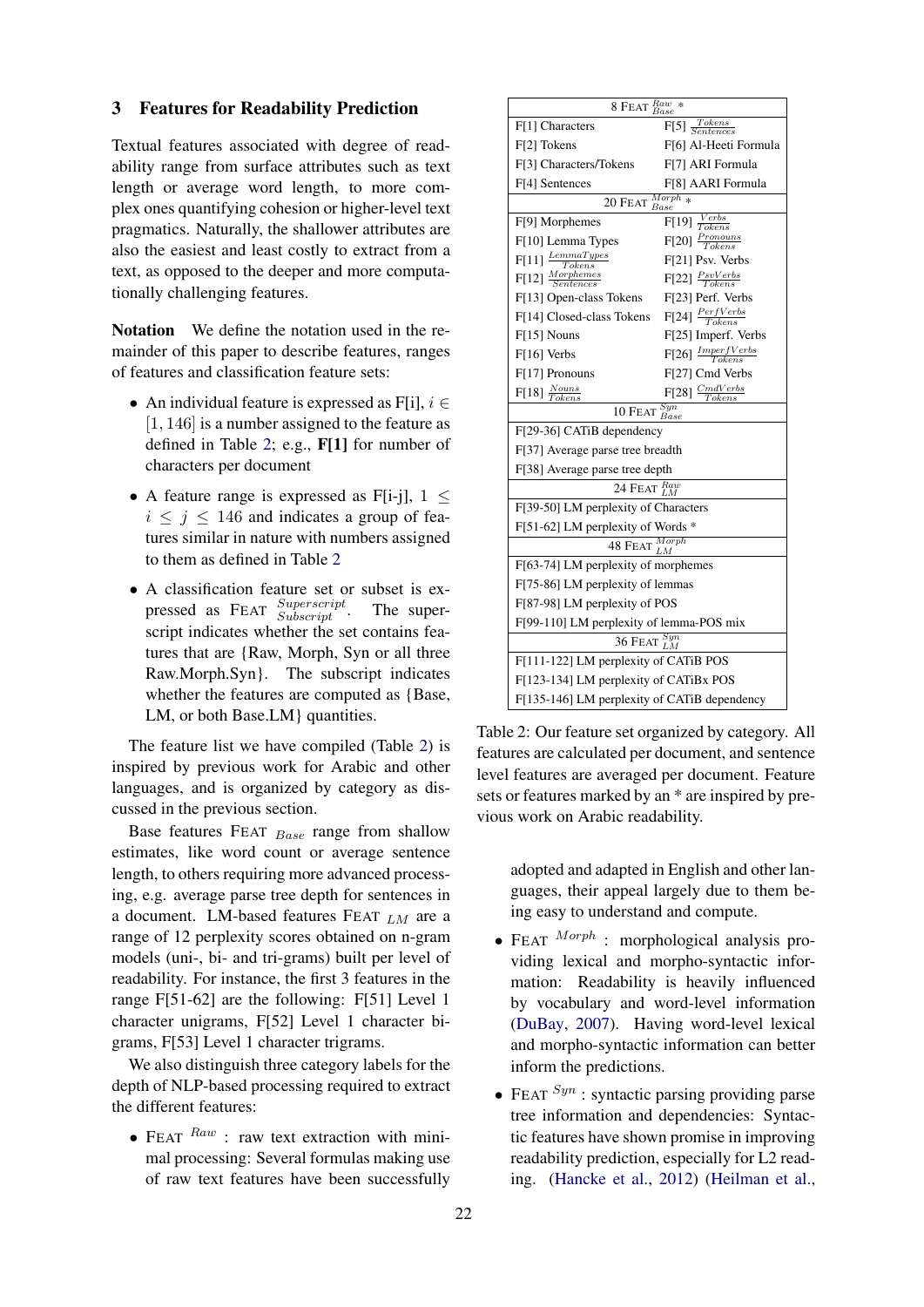

<span id="page-3-0"></span>F[3]  $\frac{Charactors}{Tokens}$  4.4 F[7] ARI Formula  $F[3] \times 4.71 + F[5] \times 0.5 - 21.43$  3.2<br>F[4] Sentences 1 F[8] AARI Formula  $\frac{F[1]\times 3.28 + F[3]\times 1.43 + F[5]\times 1.24 + 472.42}{1046.3}$  0.6 F[4] Sentences 1 F[8] AARI Formula  $\frac{F[1]\times 3.28 + F[3]\times 1.43 + F[5]\times 1.24 + 472.42}{1046.3}$ 0.6 .<br>التاريخ يقدم لنا كثيرا من الدروس والعظات. Figure 1: TOP: Example of linguistic annotations for the sentence ņ  $\overline{a}$ Į ֦֧֦֧֦֧֦֧֦֧֦֧֦֧֦֧֧֦֧֦֧֦֧֜֜֓֜֜֜֜֜֜ 'History offers us plenty of lessons and sermons.'; BOTTOM: Table of FEAT  $_{Base}^{Raw}$  feature values com-

#### [2007\)](#page-9-3)

puted for the example sentence given.

In Table [2,](#page-2-0) most base features are computed simply by counting occurrences within the document. Ratios are expressed as mathematical fractions, such as F[3], F[5], F[11] and so on. LM perplexity is computed per readability level(1, 2, 3, and 4) on (uni-, bi- and tri-)grams language models, generating 4 level scores per ngram and a total of 12 perplexity scores per feature. Figure [1](#page-3-0) gives an idea of the linguistic annotation extracted for an example sentence and illustrates how feature values are computed for the FEAT  $_{Base}^{Raw}$  subset. The annotation was generated using the CamelParser. POS tagsets used are POS<sub>6</sub> [\(Habash and Roth,](#page-9-6) [2009\)](#page-9-6) and a higher granularity  $POS<sub>34</sub>$  [\(Habash et al.,](#page-8-15) [2012\)](#page-8-15). We refer the user to [Shahrour et al.](#page-9-7) [\(2016\)](#page-9-7) for further details.

We elaborate next on the feature names in Table [2:](#page-2-0)

• F[6] Al-Heeti readability formula for Arabic as presented by [Al-Khalifa and Al-Ajlan](#page-8-2) [\(2010\)](#page-8-2) and other subsequent work.

- F[7], F[8] represent the Automated Readability Index (ARI) readability formula for English, and the Arabic ARI (AARI) readability formula for Arabic, both discussed at length by [Al Tamimi et al.](#page-8-3) [\(2014\)](#page-8-3).
- F[9] Morphemes approximated by counting  $proclitics + enclitics + stem$  for any given token, first explored by [Cavalli-Sforza et al.](#page-8-4) [\(2014\)](#page-8-4) and [Forsyth](#page-8-5) [\(2014\)](#page-8-5), further tested by [Saddiki et al.](#page-9-1) [\(2015\)](#page-9-1) and [Nassiri et al.](#page-9-2) [\(2017\)](#page-9-2).
- All features in FEAT  $^{Morph}_{Base,LM}$  follow the MADAMIRA POS<sup>34</sup> tag set [\(Pasha et al.,](#page-9-8) [2014\)](#page-9-8).
- F[13], F[14] Open and closed class tokens are determined by  $POS_{34}$  tag
- F[21], F[22] Marking passive voice as one of the few cases where diacritic marks are typically provided for disambiguation in otherwise undiacritized text intended for adult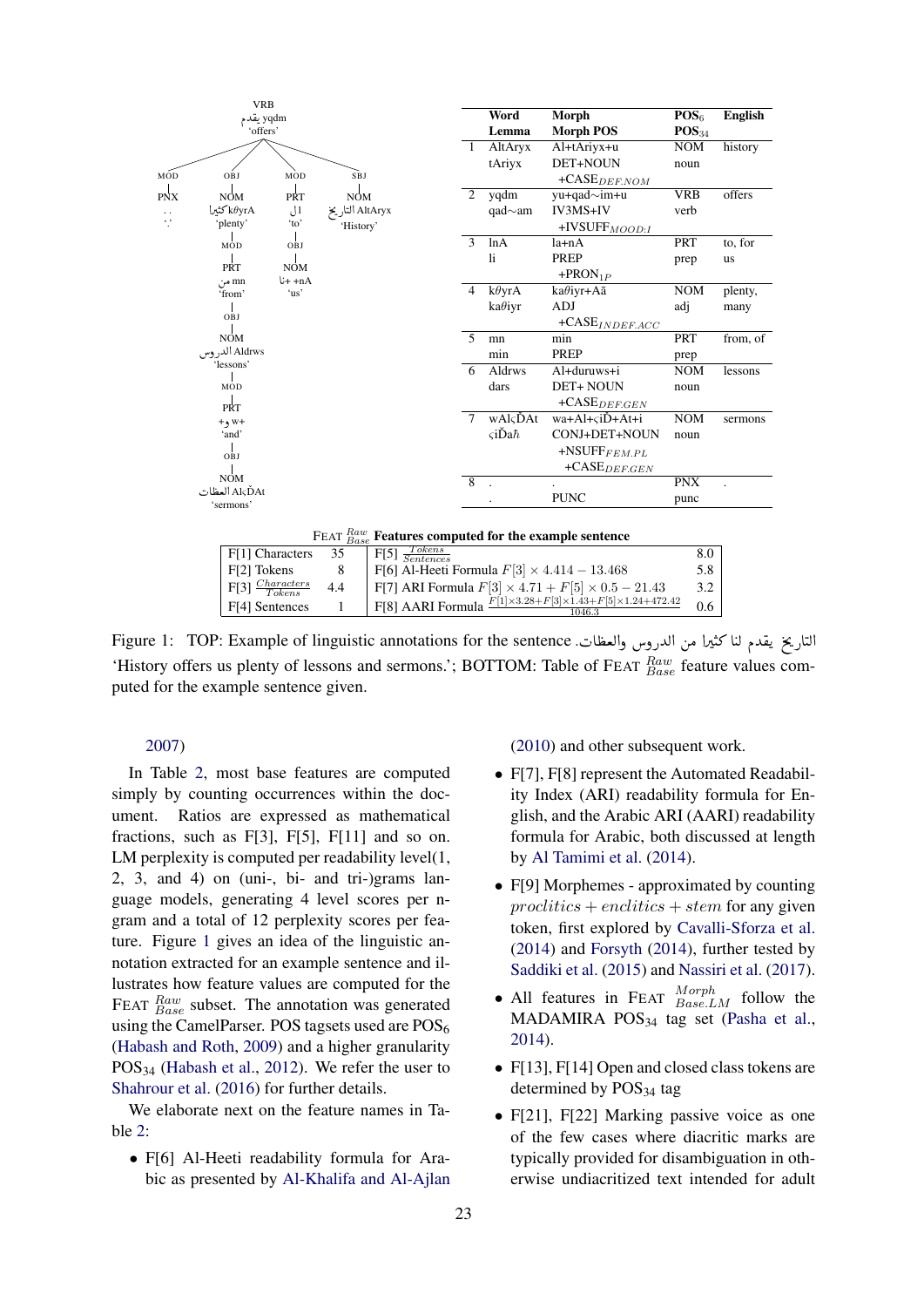readers of Arabic. It is also a frequently used indicator of difficult or poor readability in other languages [\(DuBay,](#page-8-14) [2007;](#page-8-14) [Aluisio et al.,](#page-8-7) [2010\)](#page-8-7).

- F[23-28] Marking verb aspect (perfective, imperfective, imperative) as an indicator used with some success in other languages [\(Dell'Orletta et al.,](#page-8-0) [2014a\)](#page-8-0).
- F[29-36] Columbia Arabic Treebank (CATiB) tagset [\(Habash and Roth,](#page-9-6) [2009\)](#page-9-6).
- F[63-74] A morpheme language model is generated with the higher granularity Morph-POS tagset (illustrated in Figure [1\)](#page-3-0) based on [\(Buckwalter,](#page-8-16) [2002\)](#page-8-16).
- F[99-110] A lemma-POS mixed language model is generated with the lemma of openclass tokens and the  $POS_{34}$  [\(Habash et al.,](#page-8-15) [2012\)](#page-8-15) for closed-class tokens.
- F[111-122] A POS-based language model is generated with the CATiB POS tagset [\(Habash and Roth,](#page-9-6) [2009\)](#page-9-6).
- F[123-134] A POS-based language model is generated with the extended CATiB POS tagset presented in [\(Marton et al.,](#page-9-9) [2013\)](#page-9-9).
- F[135-146] A dependency language model is generated on the CATiB dependency tags in F[29-36] to get different levels of dependency context information, the most salient one being dependency information for parent-child nodes in the parse tree.

# 4 Modeling Readability

We evaluate readability prediction as a classification problem on a large feature set for documents in two text corpora designed for L1 and L2 reading, and labelled with readability levels 1, 2, 3 and 4 in increasing difficulty.

## 4.1 L1 and L2 Data

We leverage the L1 leveled reading corpus built by [Khalil et al.](#page-9-10) [\(2018\)](#page-9-10) based on grades 1 through 12 of an Arabic school curriculum and a collection of adult-level fiction. The corpus was split across 4 levels of readability in increasing order of difficulty: level 1 (905 documents), level 2 (1,192 documents), level 3 (2,054 documents) and level 4 (18,089 documents). The first three levels are sourced from curricular texts, grades 1-4, 5-8 and

9-12. The fourth considerably larger level contains novels suitable for post-secondary readers.

For L2, we work with an augmented version of the corpus used by [Forsyth](#page-8-5) [\(2014\)](#page-8-5), [Saddiki et al.](#page-9-1) [\(2015\)](#page-9-1) and [Nassiri et al.](#page-9-2) [\(2017\)](#page-9-2). It is comprised of 576 documents, leveled according to the Interagency Language Roundtable (ILR) scale for for-eign language proficiency.<sup>[1](#page-4-0)</sup> With documents in the L2 corpus averaging 250 words, the L1 corpus was split accordingly for better comparability in our experiments.

Both the L1 and L2 datasets underwent an 80- 10-10 random stratified split over the four levels for training (80%), development (10%) and testing (10%). The L1 corpus, partially sourced from textbook material from three different subjects, was also split across the three subjects to ensure a balanced sample of all three: *Arabic, Social Studies, Islamic Studies*.

#### 4.2 Feature Extraction

The datasets are first enriched with several layers of linguistic annotation (e.g. Fig. [1\)](#page-3-0) in preparation for feature extraction. Then, both raw text and annotations from the training set are used to build LMs for each of the 4 levels of readability (Table [3\)](#page-5-0) with the SRILM toolkit [\(Stolcke et al.,](#page-9-11) [2002\)](#page-9-11). At this point, we begin extracting features from the various configurations of annotation and language models we generated:

- FEAT  $_{Base,LM}^{Raw}$  features are extracted directly from the raw text, e.g. total number of characters in a document.
- FEAT  $^{Morph}_{Base,LM}$  text is annotated with morphological, lexical and morpho-syntactic information using the MADAMIRA tool [\(Pasha](#page-9-8) [et al.,](#page-9-8) [2014\)](#page-9-8) for morphological disambiguation.
- FEAT  $\frac{Syn}{BaseLM}$  text is annotated with syntactic parsing information using the Camel-Parser tool [\(Shahrour et al.,](#page-9-7) [2016\)](#page-9-7).

All FEAT  $_{Base}^{Raw.Morph. Syn}$  features are obtained from computing occurrences, averages and other ratios over: raw text (FEAT  $_{Base}^{Raw}$ ); lemmatization, tokenization and morpho-syntanctic annotation (FEAT  $^{Morph}_{Base}$ ); syntactic parsing annotation (FEAT  $\frac{Syn}{Base}$ ). All FEAT  $\frac{Raw.Morph. Syn}{LM}$  features

<span id="page-4-0"></span><sup>&</sup>lt;sup>1</sup>The scale goes from 0 (no proficiency) to 5 (native or bilingual proficiency) with + designation for intermediate levels, for further details http://www.govtilr.org/skills /ILRscale1.htm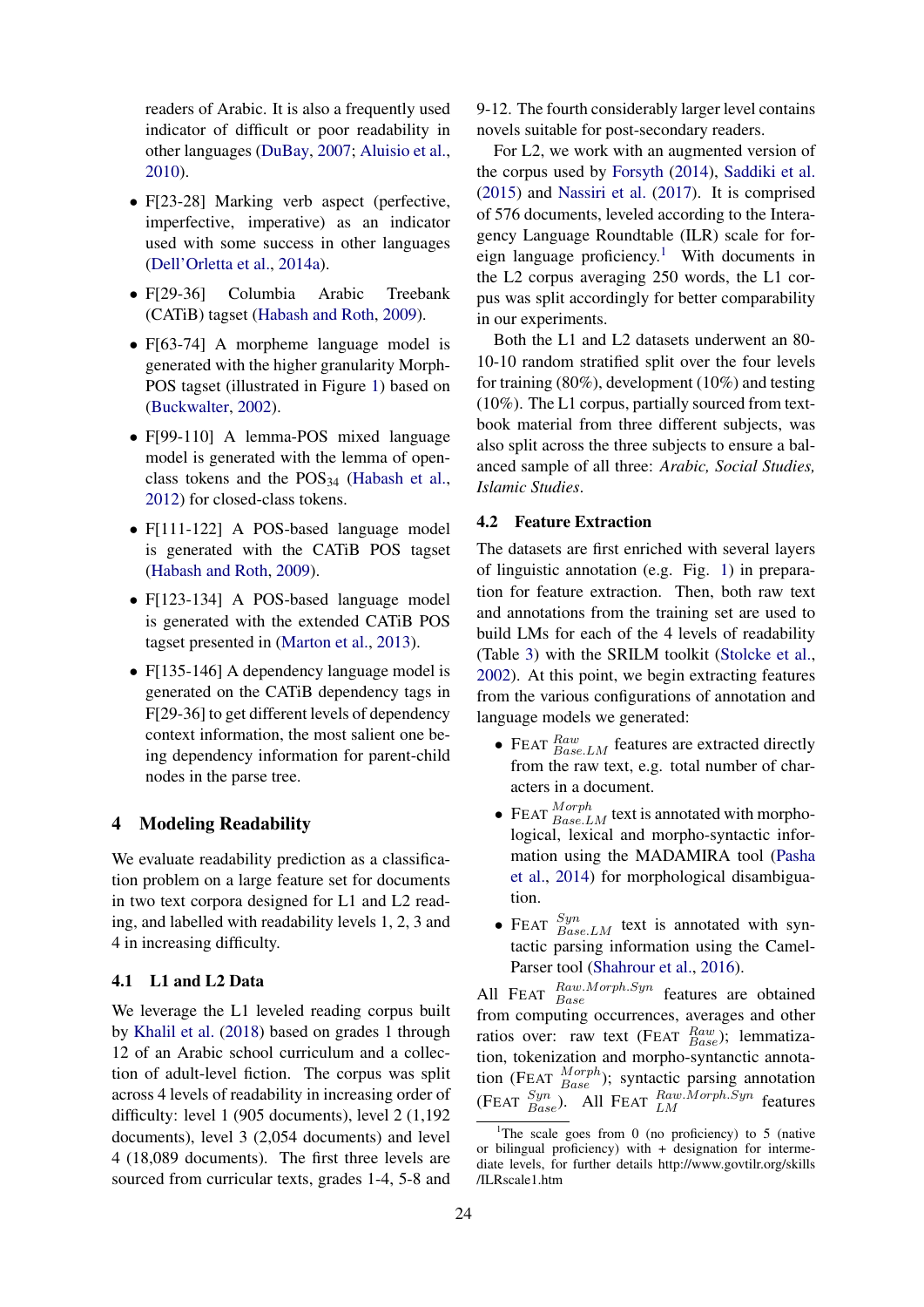| L1 Corpus |                                         |        | L <sub>2</sub> Corpus |       |                                                    |      |         |
|-----------|-----------------------------------------|--------|-----------------------|-------|----------------------------------------------------|------|---------|
| Level     | Source                                  | Docs   | Tokens                | Level | Source                                             | Docs | Tokens  |
|           | $K12$ grades 1-4 (textbooks)            | 1.230  | 297,772               |       | $0$ or $0+$ (No proficiency)                       |      | 2.462   |
| $\sim$    | K <sub>12</sub> grades 5-8 (textbooks)  | 1.683  | 412,942               |       | $1$ or $1+$ (Elementary proficiency)               |      | 40.816  |
|           | K <sub>12</sub> grades 9-12 (textbooks) | 2.553  | 628,978               |       | $\overline{2}$ or 2+ (Limited working proficiency) | 290  | 105,277 |
| 4         | Original literary texts (novels)        | 22,222 | 5.594.310             |       | 3 or 3+ (Professional working proficiency)         | 78   | 37,570  |
|           |                                         | 27,688 | 6,934,002             |       |                                                    | 576  | 186,125 |

<span id="page-5-0"></span>Table 3: Descriptive corpus statistics for our L1 and L2 data.

are obtained from computing perplexity scores per document over the LMs generated using either raw text or text annotation (lemmas, POS, etc).

In total, there were 146 features extracted for each document. We perform three main experiments, described next, to determine their efficacy in the classification task for L1 and L2.

#### 4.3 Experiment Setup

First, we build classifiers on the full feature set FEAT  $\frac{Raw.Morph. Syn}{Base.LM}$  to determine best performance for L1 and L2. All classification experiments are carried out within the WEKA environment [\(Hall et al.,](#page-9-12) [2009\)](#page-9-12). We test classification algorithms used with some success in previous work (*D.Tree* decision tree, *Rnd.F* random forest, *kNN* k-nearest-neighbour, *SVM* support vector machine). We include two baseline classifiers for reference: *zeroR* (a simple classifier predicting the majority class for all instances) and *oneR* (a 1-rule classifier using the feature with least error to predict the correct class).

Then, we test the performance of the feature subsets to assess the predictive power of different feature configurations for L1 and L2. We perform feature selection in two ways:

- Manually, following the categorization we defined in Table [2](#page-2-0) and resulting in 12 combinations of feature sets to be tested: feature subsets (i, j) with i in {Raw, Morph, Syn} and j in {Base, LM} with FEAT  $_{Base}^{Raw}$  as the performance baseline for evaluating all feature subsets; composite subsets (i) with i in {Raw, Morph, Syn} or (j) in {Base, LM}; and finally the full feature set  $\text{FEAT}$   $\frac{Raw.Morph. Sym}{Base.LM}$ .
- Automatic feature selection using correlation-based feature selection (CFS) FEAT  $^{Correl}_{Base.LM}$  implemented as CfsSubsetEval in WEKA with a BestFirst backward search through the feature space [\(Hall,](#page-9-13) [1999\)](#page-9-13).

Finally, we experiment with the potential of using L1 FEAT  $_{LM}^{Ra\tilde{w}.Morph. Syn}$  to improve L2 read-

ability predictions. First, we calculate perplexity scores for L2 documents using L1 LMs. We add these perplexity scores as features to the original L2 feature set, bringing the total set size to 254 features. Then, using this FEAT  $^{Raw.Morph. Sym}_{Base. LMLLML1}$ feature set, we: (1) rerun the classifier performance experiment to see if any overall performance improvement is achieved; (2) run CFS feature selection on the L1-based LM subset to examine which features correlate the most with L2 readability classes. All experiments are reported in terms of F-score in addition to % Accuracy and F-score to give a better sense of prediction performance while accounting for class imbalance in the corpus.

#### 5 Results and Discussion

In this section we present and discuss the results of experiments previously described in Section 5.3, which we organize as follows: results to optimize for classifier choice, results to optimize for features choice, and finally results on leveraging L1 based features for L2 readability prediction.

## 5.1 Classifier Choice Optimization

The classification results in Table [4](#page-6-0) show that SVM performs best on overall accuracy for both L1 and L2 predictions. For L1, SVM achieves error reduction of 76% to the zeroR baseline, 64 % to the oneR baseline, while outperforming other classifiers from the literature by varying degrees. Performance over the 4 levels of readability, measured in precision, recall and F-score, is as follows:

- Precision: Level 1  $(78.3\%)$ , Level 2  $(81.8\%)$ , Level 3 (89.4%) and Level 4 (97.5%)
- Recall: Level 1 (78.8%), Level 2 (68.9%), Level 3 (81.7%) and Level 4 (100%)
- F-score: Level 1 (78.5%), Level 2 (74.8%), Level 3 (85.4%) and Level 4 (98.7%)

Taking a closer look at misclassified documents, mostly from Levels 1, 2 and 3, we find the ma-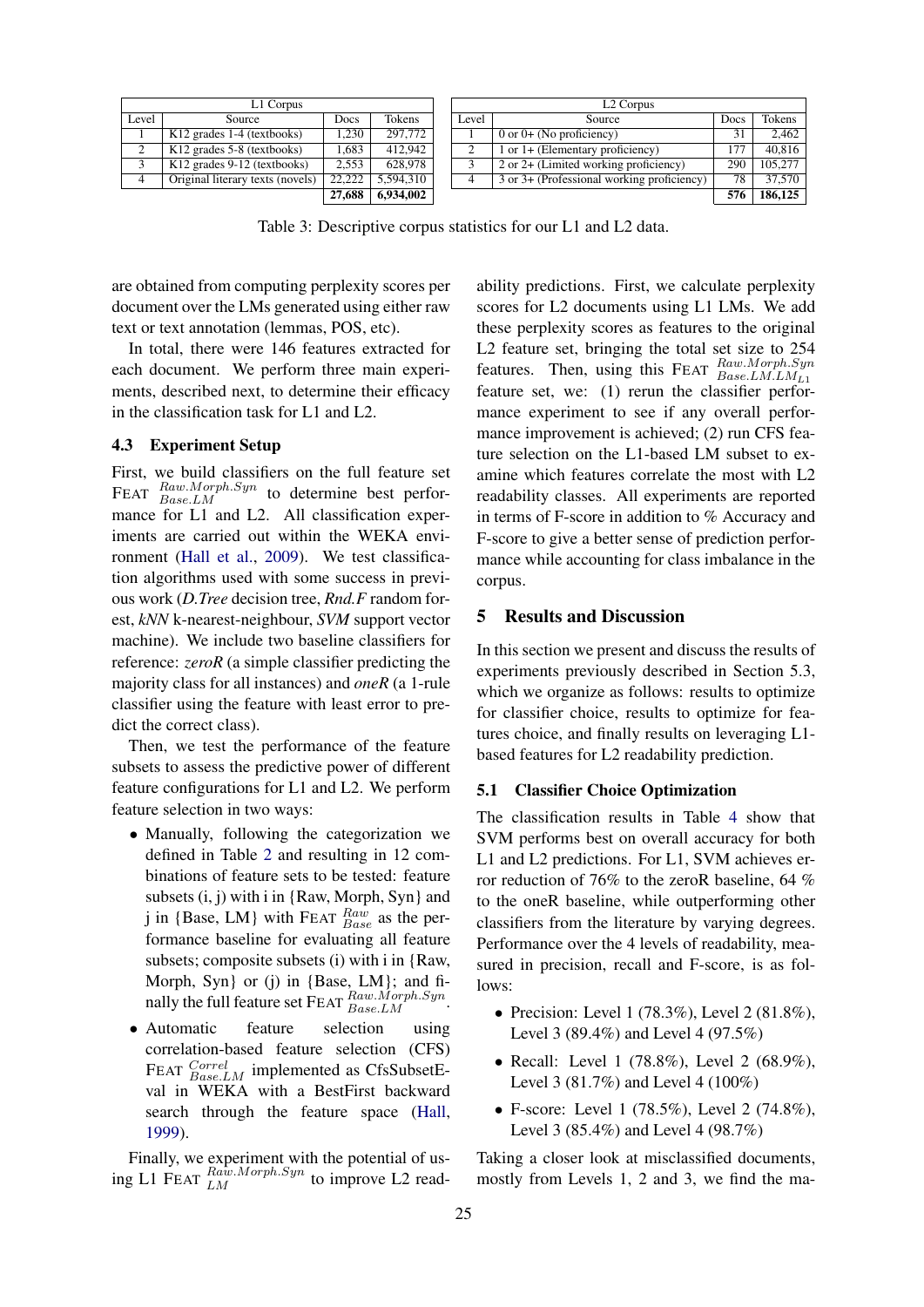|                          |          | <b>L1</b> FEAT $\frac{Raw.Morph. Sym}{Base.LM}$ |                          | L <sub>2</sub> FEAT | Raw.Morph.<br>Base.LM |
|--------------------------|----------|-------------------------------------------------|--------------------------|---------------------|-----------------------|
|                          | Accuracy | <b>Average F1</b>                               |                          | Accuracy            | Average               |
| <b>ZeroR</b>             | 77.9     | 21.9                                            | <b>ZeroR</b>             | 50.0                | 16.7                  |
| OneR                     | 85.4     | 52.1                                            | OneR                     | 34.5                | 24.4                  |
| D.Tree (C=0.25, M=12)    | 72.2     | 50.4                                            | D.Tree $(C=0.25, M=2)$   | 31.0                | 21.7                  |
| Rndm Frst $(I=500)$      | 94.6     | 83.6                                            | Rndm Frst $(I=100)$      | 50.0                | 55.0                  |
| $kNN (k=9)$              | 93.8     | 80.4                                            | $kNN (k=2)$              | 67.2                | 61.1                  |
| $SVM$ (C=5.0, rbfKernel) | 94.8     | 84.4                                            | $SVM$ (C=1.0, rbfKernel) | 72.4                | 60.5                  |

| Raw.Morph.Syn<br>Base.LM<br>L1 FEAT |                   |              |                          | <b>L2</b> FEAT $_{Base.LM}^{Raw.Morph. Sym}$ |                   |  |
|-------------------------------------|-------------------|--------------|--------------------------|----------------------------------------------|-------------------|--|
| Accuracy                            | <b>Average F1</b> |              |                          | Accuracy                                     | <b>Average F1</b> |  |
| 77.9                                | 21.9              | <b>ZeroR</b> |                          | 50.0                                         | 16.7              |  |
| 85.4                                | 52.1              | OneR         |                          | 34.5                                         | 24.4              |  |
| 72.2                                | 50.4              |              | D.Tree $(C=0.25, M=2)$   | 31.0                                         | 21.7              |  |
| 94.6                                | 83.6              |              | Rndm Frst $(I=100)$      | 50.0                                         | 55.0              |  |
| 93.8                                | 80.4              | $kNN (k=2)$  |                          | 67.2                                         | 61.1              |  |
| 94.8                                | 84.4              |              | $SVM$ (C=1.0, rbfKernel) | 72.4                                         | 60.5              |  |
|                                     |                   |              |                          |                                              |                   |  |

<span id="page-6-0"></span>Table 4: Comparison of different classifiers using the full feature set FEAT  $_{Base, LM}^{Raw, Morph. Syn}$  for L1 (left) and L2 (right). Baseline performance is that of classifiers ZeroR and OneR. Performance is reported in terms of Accuracy  $(\%)$  and F1-score  $(\%)$  averaged over the 4 classification levels.

| <b>L1 SVM Classifier</b>                       |          |                   |  |  |  |
|------------------------------------------------|----------|-------------------|--|--|--|
| <b>Feature Subset</b>                          | Accuracy | <b>Average F1</b> |  |  |  |
| FEAT Raw.Morph.Syn                             | 94.8     | 84.4              |  |  |  |
| $FEAT$ $\overrightarrow{Raw.Morph. Sym}$<br>LМ | 94.3     | 83.3              |  |  |  |
| $\text{FEAT}\ \frac{Morph}{P}$<br>Base.LM      | 94.3     | 83.1              |  |  |  |
| M orph<br><b>FEAT</b><br>LМ                    | 93.8     | 81.6              |  |  |  |
| $F\overline{\text{EAT}}$ $Raw$<br>Base.LM      | 88.6     | 61.4              |  |  |  |
| FEAT $Raw$                                     | 87.2     | 50.5              |  |  |  |
| Correl<br><b>FEAT</b><br>$_{Base.LM}$          | 85.3     | 42.6              |  |  |  |
| Raw.Morph. Syn<br><b>FEAT</b><br>Base          | 83.4     | 40.7              |  |  |  |
| Syn<br><b>FEAT</b><br>$_{Base.LM}$             | 82.7     | 39.7              |  |  |  |
| $_{Syn}$<br><b>FEAT</b><br>LM                  | 82.0     | 37.3              |  |  |  |
| Morph<br><b>FEAT</b><br>Base                   | 81.8     | 33.7              |  |  |  |
| FEAT Raw<br>$_{Base}$                          | 79.3     | 28.1              |  |  |  |
| Syn<br>Feat<br>Base                            | 78.0     | 22.5              |  |  |  |

<span id="page-6-1"></span>Table 5: Comparison of different feature subsets using SVM Classifier for L1 (based on best performance results from Table [4\)](#page-6-0). Baseline performance is that of subset FEAT  $_{Base}^{Raw}$ . Performance is reported in terms of Accuracy  $(\%)$  and F1-score (%) averaged over the 4 classification levels.

jority mostly off by no more than 1 level. For intance, the bulk of misclassified documents for Level 1 are labeled as Level 2. This can be in part due to the high similarity between the highest grade in Level 1 (Grade 4) and the lowest grade in Level 2 (Grade 5), considering that Level 2 contains both Primary and Preparatory grades. Another typically misclassified document type is one containing mainly instructional text and intended learning outcomes for the lessons. This is a language and style of writing that is particular to textbooks and repeated throughout the curriculum. Level 2 shows more dispersion in the misclassifications across other levels. Considering that Level 2 combines a portion of upper Primary and lower Preparatory grades, we expect some interference from the proximity in style and content in Grade4-Grade5 and Grade8-Grade9. The inclu-

| <b>L2 SVM Classifier</b>                                 |          |                   |  |  |  |
|----------------------------------------------------------|----------|-------------------|--|--|--|
| <b>Feature Subset</b>                                    | Accuracy | <b>Average F1</b> |  |  |  |
| Raw.Morph.Syn<br><b>FEAT</b><br>Base.LM<br>Raw.Morph.Syn | 72.4     | 60.5              |  |  |  |
| <b>FEAT</b><br>$_{Base}$                                 | 70.7     | 38.6              |  |  |  |
| Raw.Morph. Syn<br><b>FEAT</b><br>LM.                     | 67.2     | 53.7              |  |  |  |
| Correl<br><b>FEAT</b><br>$_{Base.LM}$                    | 67.2     | 37.3              |  |  |  |
| $M$ <sub>orph</sub><br><b>FEAT</b><br>$_{Base.LM}$       | 67.2     | 36.4              |  |  |  |
| $_{Syn}$<br><b>FEAT</b><br>Base.LM                       | 67.2     | 35.7              |  |  |  |
| FEAT Raw<br>Base.LM                                      | 63.8     | 35.1              |  |  |  |
| ${M}{\it or ph}$<br><b>FEAT</b><br>LМ                    | 63.8     | 34.6              |  |  |  |
| Raw<br><b>FEAT</b><br>LМ                                 | 60.3     | 33.2              |  |  |  |
| Morph<br><b>FEAT</b><br>$_{Base}$                        | 51.7     | 19.6              |  |  |  |
| $_{Syn}$<br><b>FEAT</b><br>LМ                            | 50.0     | 16.9              |  |  |  |
| Raw<br><b>FEAT</b><br>$_{Base}$                          | 50.0     | 16.7              |  |  |  |
| $\it Sun$<br><b>FEAT</b><br>$_{Base}$                    | 50.0     | 16.7              |  |  |  |

<span id="page-6-2"></span>Table 6: Comparison of different feature subsets using SVM Classifier for L2 (based on best performance results from Table [4\)](#page-6-0). Baseline performance is that of subset FEAT  $_{Base}^{Raw}$ . Performance is reported in terms of Accuracy (%) and F1-score (%) averaged over the 4 classification levels.

sion of more excerpts of original literary texts, especially in the Preparatory grades, could help explain why Level 4 predictions were obtained for some documents. Level 3 classification errs predominantly towards Level 4, this is also a plausible outcome considering that Arabic textbooks delve further into literature and include much longer excerpts of original fiction, and keeping in mind that some works of fiction are plausibly accessible to readers nearing the end of their K12 education.

Results for L2 remain consistent with 45% and 58% error reduction to the zeroR and oneR baselines, respectively.

We find that all misclassified documents are only off by 1 level and often due to the intermediate proficiency levels marked by a '+' being too close in difficulty to the next level up (e.g.  $a'1+$ ' proficiency document misclassified as '2' accord-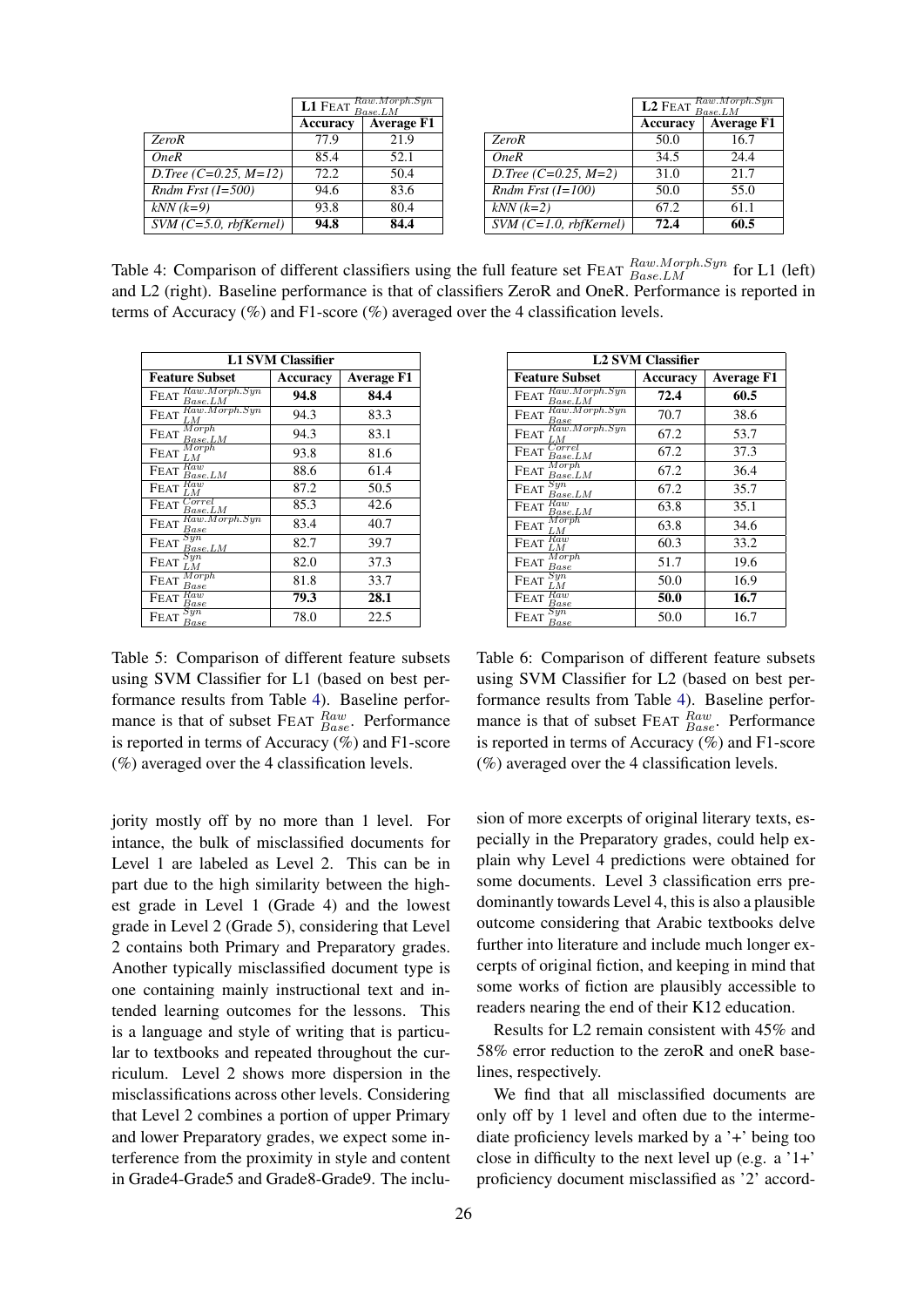|              | $L2$ FEAT $_{Base.LM}^{Raw.Morph. Sym}$ |                   |  |          | <b>L2</b> FEAT $_{Base.LM.LM_{L1}}^{Raw.Morph. Syn}$ |
|--------------|-----------------------------------------|-------------------|--|----------|------------------------------------------------------|
|              | <b>Accuracy</b>                         | <b>Average F1</b> |  | Accuracy | <b>Average F1</b>                                    |
| <b>ZeroR</b> | 50.0                                    | 16.7              |  | 50.0     | 16.7                                                 |
| <b>OneR</b>  | 34.5                                    | 24.4              |  | 34.5     | 24.4                                                 |
| D.Tree       | 31.0                                    | 21.7              |  | 31.0     | 21.7                                                 |
| R.Forest     | 50.0                                    | 55.0              |  | 72.4     | 67.9                                                 |
| kNN          | 67.2                                    | 61.1              |  | 74.1     | 66.2                                                 |
| <b>SVM</b>   | 72.4                                    | 60.5              |  | 72.4     | 60.5                                                 |

<span id="page-7-2"></span>Table 7: L2 results with different classifiers on FEAT  $\frac{Raw.Morph. Sym}{Base.LM.LM_{L1}}$ . Comparison of different classifiers using the augmented feature set FEAT  $_{Base. LMLML_1}^{Raw.Morph. Syn}$  for L2 (L2 features + L1 LM features). Baseline performance is that of classifiers ZeroR and OneR. Performance is reported in terms of Accuracy (%) and F1-score averaged over the 4 classification levels.

ing to the scale in [3\)](#page-5-0). Evaluating L2 readability is a worthwile experiment which is hindered mostly by data sparsness.

#### 5.2 Feature Optimization

Feature optimization experiments are carried out with SVM classification using the best performing parameter configurations for L1 and L2. Tables [5](#page-6-1) and [6](#page-6-2) show performance results of various feature subsets in comparison with the baseline FEAT  $_{Base}^{Raw}$ . We make the following noteworthy observations:

- A combination of LM-based, NLP-based and traditional features FEAT  $_{Base,LM}^{Raw, Morph. Syn}$  performs best in readability prediction: 75% and 45% error reduction on FEAT  $_{Base}^{Raw}$  for L1 and L2 respectively
- LM Features FEAT  $_{LM}^{Raw, Morph. Syn}$  are better predictors than base features: performance is second-best for L1 and third-best for L2
- NLP-based features (FEAT  $_{LM}^{Raw.Morph. Syn}$ , FEAT  $^{Morph}_{Base, LM}$ , FEAT  $^{Syn}_{Base, LM}$  are better predictors than raw shallow features FEAT  $_{Base}^{Raw}$ : this is true overall, with heavier influence in L2 prediction
- Features based on syntactic parsing  $F_{\text{EFT}}$   $Syn$  $\text{FEAT}$   $\frac{syn}{Base.LM}$ inform readability predictions, more so for L2 than for L1: 16% and 34% error reduction on FEAT  $_{Base}^{Raw}$  for L1 and L2 respectively

FEAT  $^{Correl}_{Base.LM}$  for L1 is a subset of 10 features<sup>[2](#page-7-0)</sup> achieving 29% error reduction on the FEAT  $_{Base}^{Raw}$  baseline. All features are LM-based, with 50% of them extracted from raw text, ideal for lowcost performance with minimal NLP effort. This can be useful in lightweight web-based readability tools. We also noted with interest an 80%- 20% split into vocabulary-based and syntax-based features, suggesting that vocabulary plays a more dominant role in readability than grammar.

FEAT  $^{Correl}_{Base.LM}$  for L2 achieves 34% error reduction on the FEAT  $_{Base}^{Raw}$  baseline with 29 features,<sup>[3](#page-7-1)</sup> dominated largely by LM-based attributes. Some interesting predictive features from FEAT  $^{Morph}_{Base}$ are lemma type count per document indicating lexical richness, Verb-to-Token ratio and Pronounto-Token ratio. Mixed LMs built with lemmas of open-class tokens and the POS of closed-class tokens for readability levels 2, 3 and 4 correlate highly with L2 predictions but did not figure in L1 FEAT  $\frac{Correct}{Base.LM}$  which relied more on raw word LMs.

#### 5.3 L1-based Features for L2 Readability

Table [7](#page-7-2) presents the results of augmenting L2 with L1 LM-based features. Adding L1 features to the L2 feature set did not degrade performance for any of the classifiers. While D.Tree and SVM classification did not show any significant improvement, the L1 features drastically improved prediction accuracy and F-score for Random Forest (Accuracy: 45% error reduction, F-score: 28.6% error reduction) and kNN (Accuracy: 21% error reduction, F-score: 13% error reduction) classification.

Looking into LM-based L1 features<sup>[4](#page-7-3)</sup> that correlate the most with L2 readability levels, we find that the most predictive of these features are mostly based on L1 readability levels 1 and 4, and distributed among raw character features, word features (raw and lemma), POS features, and parsing dependency features. Results from L2 using L1 encourage further exploration of L1 feature use in L2 readability prediction. It is worthwhile to explore the performance of classifying L1 documents on an L2 scale validated by expert judgment. Given the considerably smaller size of L2 resources in comparison with L1 texts, we can potentially mine L1 for L2-suitable material, thereby increasing the pool of texts available to L2 readers.

<span id="page-7-0"></span> ${}^{2}$ L1 CFS-based subset of 10 features: F[41, 56, 58, 61, 62, 68, 71, 86, 123, 141], numbered according to Table [2](#page-2-0)

<span id="page-7-1"></span> $3L2$  CFS-based subset of 29 features: F[10, 19, 20, 26, 37, 41, 47, 50, 55, 56, 58, 59, 62, 65, 67, 68, 73, 74, 82, 83, 86, 97, 103, 107, 109, 113, 124, 134, 137].

<span id="page-7-3"></span> ${}^{4}$ L2 subset of L1-based features: F[46-50, 53, 55, 76, 85, 87, 92, 112, 120, 122-124, 126, 132, 141, 144-146].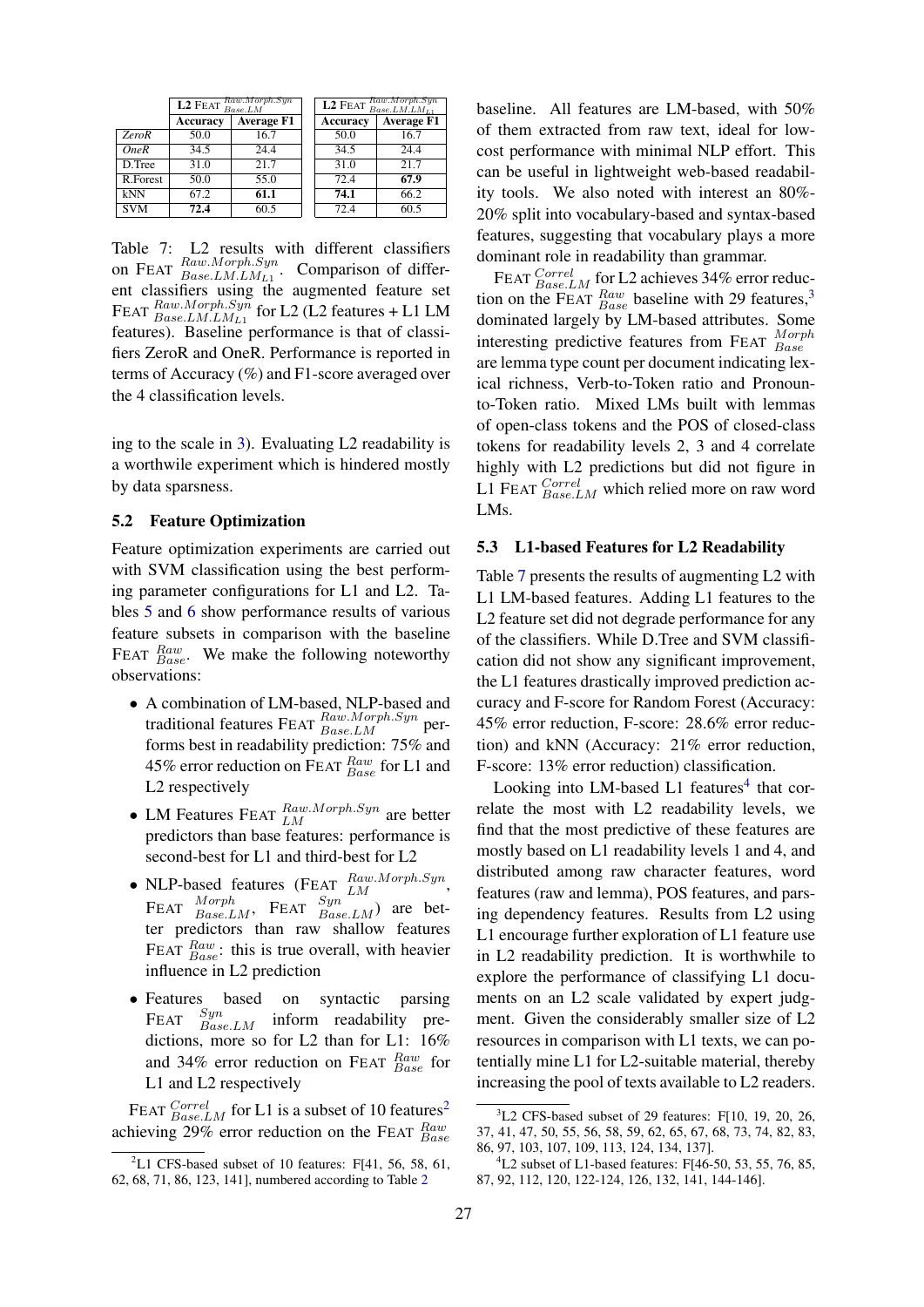#### 6 Conclusion and Future Work

We have presented the largest and most in-depth computational readability study for Arabic to date. We studied a wide set of features with varying depths from shallow words to syntactic trees for both L1 and L2 readability tasks. Our best L1 Readability accuracy result is 94.8% (75% error reduction from a commonly used baseline). The comparable results for L2 are 72.4% (45% error reduction). We demonstrated the added value of using L1 features for L2 readability prediction by increasing the L2 accuracy to 74.1% (an additional 6% error reduction).

The next step in improving model robustness and performance would be to address the dataset imbalance among the four levels for both L1 and L2 by adjusting sampling [\(He and Garcia,](#page-9-14) [2009\)](#page-9-14). We are also considering a cost-sensitive prediction model: for instance, by assigning different costs to misclassification scenarios, we can penalize the model more heavily for errors in sparser levels.

In the future, we plan to employ our best results in the development of online tools to support an effort for text simplification for pedagogical purposes. Going forward in this direction, we expect to widen our range to include different levels of document granularity: 500-word to 1K-word size documents, as well as sentence-level readability [\(Dell'Orletta et al.,](#page-8-17) [2014b\)](#page-8-17).

#### References

- <span id="page-8-2"></span>Hend S Al-Khalifa and Amani A Al-Ajlan. 2010. Automatic readability measurements of the Arabic text: An exploratory study. *Arabian Journal for Science and Engineering*, 35(2 C):103–124.
- <span id="page-8-8"></span>Muhamed Al Khalil, Nizar Habash, and Hind Saddiki. 2017. Simplification of Arabic masterpieces for extensive reading: A project overview. *Procedia Computer Science*, 117:192–198.
- <span id="page-8-3"></span>Abdel Karim Al Tamimi, Manar Jaradat, Nuha Al-Jarrah, and Sahar Ghanem. 2014. AARI: automatic Arabic readability index. *Int. Arab J. Inf. Technol.*, 11(4):370–378.
- <span id="page-8-7"></span>Sandra Aluisio, Lucia Specia, Caroline Gasperin, and Carolina Scarton. 2010. Readability assessment for text simplification. In *Proceedings of the NAACL HLT 2010 Fifth Workshop on Innovative Use of NLP for Building Educational Applications*, pages 1–9. Association for Computational Linguistics.
- <span id="page-8-10"></span>Lisa Beinborn, Torsten Zesch, and Iryna Gurevych. 2012. Towards fine-grained readability measures for self-directed language learning. In *Proceedings of the SLTC 2012 workshop on NLP for CALL; Lund;*

*25th October; 2012*, 080, pages 11–19. Linköping University Electronic Press.

- <span id="page-8-16"></span>Tim Buckwalter. 2002. Buckwalter Arabic Morphological Analyzer Version 1.0. Linguistic Data Consortium, University of Pennsylvania, 2002. LDC Catalog No.: LDC2002L49.
- <span id="page-8-4"></span>Violetta Cavalli-Sforza, Mariam El Mezouar, and Hind Saddiki. 2014. Matching an Arabic text to a learners' curriculum. In *Proc. 5th Int. Conf. on Arabic Language Processing (CITALA), Oujda, Morocco*, pages 79–88.
- <span id="page-8-1"></span>Kevyn Collins-Thompson. 2014. Computational assessment of text readability: A survey of current and future research. *ITL-International Journal of Applied Linguistics*, 165(2):97–135.
- <span id="page-8-11"></span>Kevyn Collins-Thompson and Jamie Callan. 2005. Predicting reading difficulty with statistical language models. *Journal of the Association for Information Science and Technology*, 56(13):1448–1462.
- <span id="page-8-0"></span>Felice Dell'Orletta, Simonetta Montemagni, and Giulia Venturi. 2014a. Assessing document and sentence readability in less resourced languages and across textual genres. *ITL-International Journal of Applied Linguistics*, 165(2):163–193.
- <span id="page-8-17"></span>Felice Dell'Orletta, Martijn Wieling, Giulia Venturi, Andrea Cimino, and Simonetta Montemagni. 2014b. Assessing the readability of sentences: Which corpora and features? In *BEA@ ACL*, pages 163–173.
- <span id="page-8-13"></span>William H DuBay. 2004. *The Principles of Readability.* Impact Information.
- <span id="page-8-14"></span>William H DuBay. 2007. *Unlocking Language*. Impact Information.
- <span id="page-8-6"></span>Mahmoud El-Haj and Paul Rayson. 2016. Osman: A novel Arabic readability metric. In *Proceedings of the Tenth International Conference on Language Resources and Evaluation (LREC 2016)*, Paris, France. European Language Resources Association (ELRA).
- <span id="page-8-9"></span>Lijun Feng, Noémie Elhadad, and Matt Huenerfauth. 2009. Cognitively motivated features for readability assessment. In *Proceedings of the 12th Conference of the European Chapter of the Association for Computational Linguistics*, pages 229–237. Association for Computational Linguistics.
- <span id="page-8-5"></span>Jonathan Forsyth. 2014. Automatic readability prediction for modern standard Arabic. In *Proceedings of the First Workshop on Free/Open-Source Arabic Corpora and Corpora Processing Tools (LREC 2014), Reykjavik, Iceland*.
- <span id="page-8-12"></span>Thomas François and Eleni Miltsakaki. 2012. Do nlp and machine learning improve traditional readability formulas? In *Proceedings of the First Workshop on Predicting and Improving Text Readability for target reader populations*, pages 49–57. Association for Computational Linguistics.
- <span id="page-8-15"></span>N. Habash, O. Rambow, and R. Roth. 2012. MADA+ TOKAN Manual. Technical report, Technical Report CCLS-12-01, Columbia University.